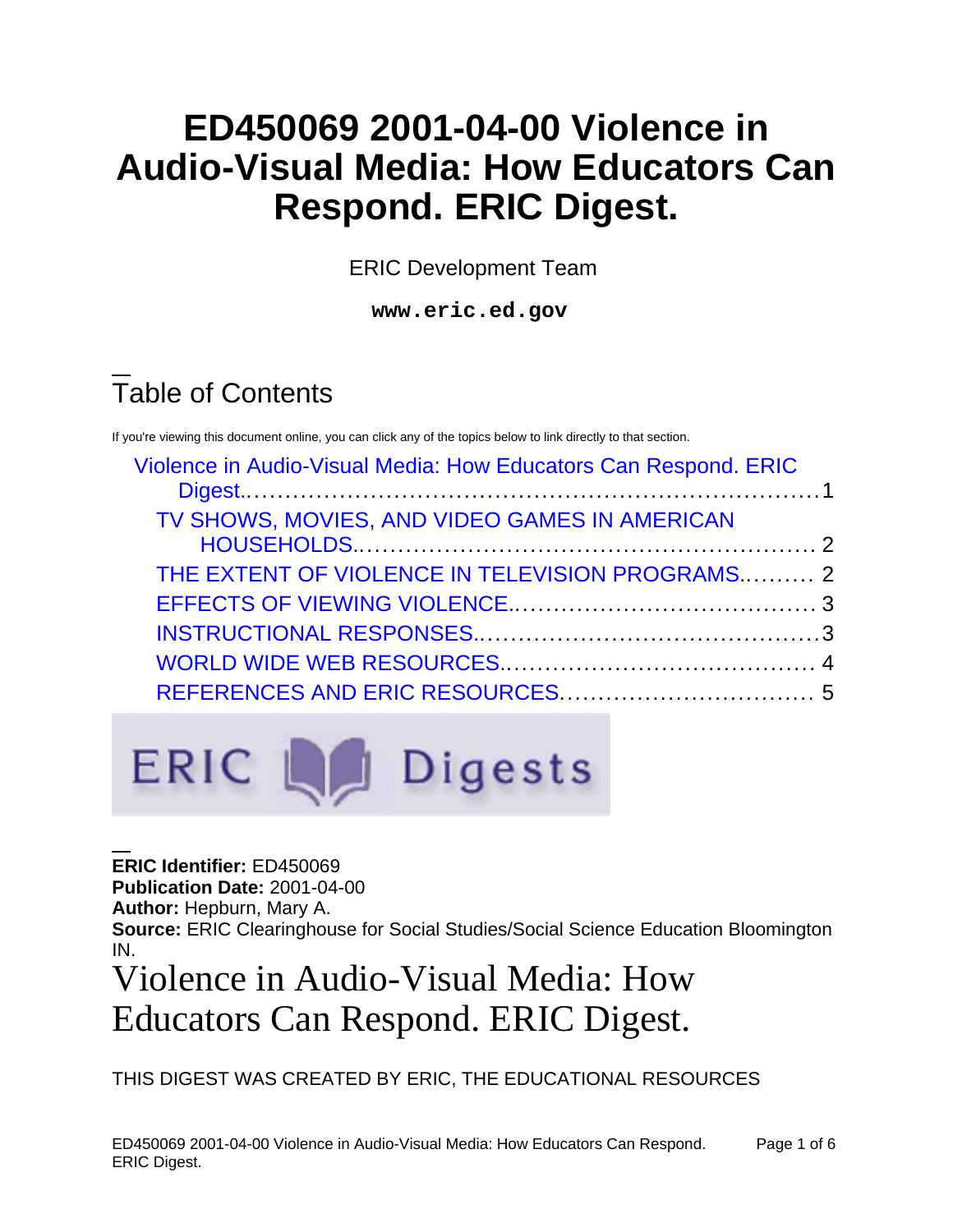INFORMATION CENTER. FOR MORE INFORMATION ABOUT ERIC, CONTACT ACCESS ERIC 1-800-LET-ERIC

Over the past 20 years there have been numerous studies and frequent warnings about violent television programs and movies arousing young people to act violently. Of course, other social factors can increase the likelihood of violence by youth: lack of interaction with parents, brutality in home life, exposure to violence in neighborhoods, and easy access to guns. Nevertheless, researchers have pointed to many hours of viewing excessive violence as a potential contributor to violent behavior by youngsters. This Digest examines evidence of violence in TV programs, movies, and video games; its possible impact on the behavior of youngsters; and what educators can do about it.

### <span id="page-1-0"></span>TV SHOWS, MOVIES, AND VIDEO GAMES IN AMERICAN HOUSEHOLDS.

Nearly 100 percent of households have television, and the total number of sets is increasing; 87 percent of households have two or more television sets. Over 60 percent of 12- to 17-year-olds have a television set in their bedroom. Cable TV is found in about 77 percent of American homes, greatly increasing the number of channels and programs available (Stanger and Gridina 1999). Children readily learn the TV-viewing lifestyle from the adults around them. Within households viewing time may total up to 59 hours a week (Nielsen 1998). In addition to extensive viewing of programs and movies on television, children at home have access to other on-screen entertainment, including video games and the Internet. Stanger and Gridina (1999) found that 67 percent of homes with children had video game equipment. Slightly over 68 percent of homes with children have computers and 41 percent have access to the Internet. Boys are more than twice as likely than girls to play video games and are more likely than girls to use the Internet. While Internet use is increasing widely throughout society, television is still the main source of entertainment and news for the majority of Americans. THE EXTENT OF VIOLENCE IN TELEVISION

#### <span id="page-1-1"></span>PROGRAMS.

Recent studies indicate extensive violence in television programs. The National Television Violence Study, for example, found that 57 percent of programs contained violence, usually numerous acts of violence in a single program. In approximately 75 percent of these programs, the violence seemed to be sanctioned, with no punishment of the perpetrators. Violence was depicted as humorous in more than a third of the programs. Only 4 percent of the violent programs offered a strong anti-violence message. Premium cable programs, often showing movies, had the highest percentage of violence. A study of children's programs showed that they were 10 percent more violent than adult programs (Seawell 1998).

For over three years, the UCLA Center for Communications Policy (1997) conducted studies monitoring violent content of TV programs and other home media. The UCLA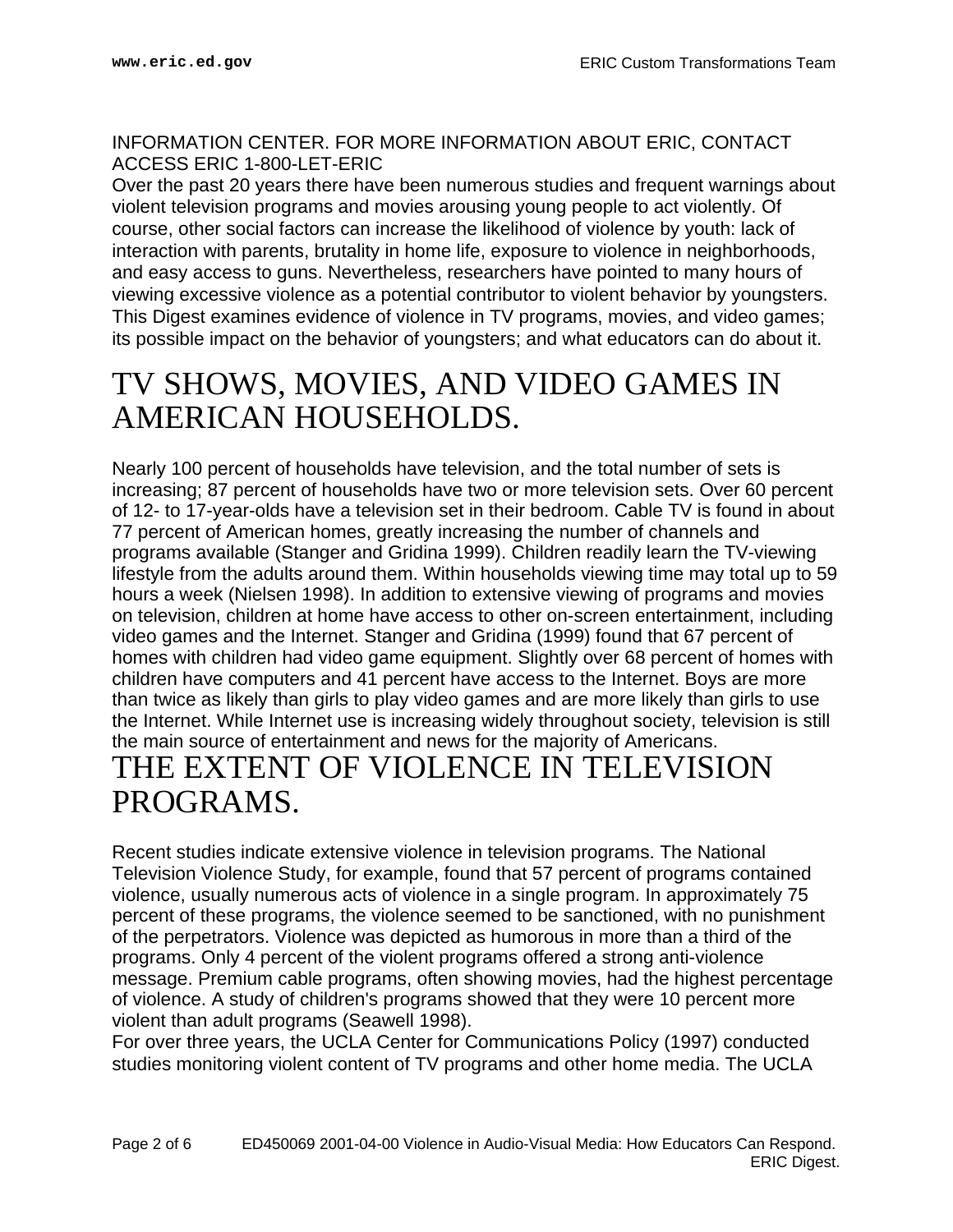studies point to specific programs and video games in which persistent acts of violence are portrayed, including "The X-Files," the "Duke Nukem 3D" video game, and the kind of "sinister combat violence" found in Saturday morning programs for children.

There has been some improvement in recent years, especially in the television networks. But youngsters are still seeing and hearing a great deal of violent behavior during their usual viewing hours, and there is evidence that increasingly they are watching programs during later hours and seeing more graphic shows that combine sex and brutality (Seawell 1998).

## <span id="page-2-0"></span>EFFECTS OF VIEWING VIOLENCE.

Attraction to violent action is a cumulative effect of many hours and years of viewing violence on television and in movies by young people who have not developed critical resistance. According to the American Academy of Pediatrics, by age 18 the average adolescent will have viewed 200,000 acts of violence on television alone. Researchers observed that while a young viewer might see three to five violent acts in an hour of prime-time television viewing, Saturday morning cartoons contain 20 to 25 violent acts per hour. Pediatricians warn that media violence can be especially damaging to children under age 8 because they cannot readily tell the difference between real life and fantasy (Hepburn 2000).

Analysis of research reveals that while viewing violence can have serious long-term effects, making some young people comfortable with physical aggression and even arousing them to violent action, it can make others increasingly fearful of being victims. The negative influences are related to (a) frequent viewing of excessive violence in movies, TV programs, cartoons, and video games; (b) lack of interaction with family members or peers who provide mediating influences; and the need for critical study of the media in education (Hepburn 2000).

## <span id="page-2-1"></span>INSTRUCTIONAL RESPONSES.

What can educators do in response to the adverse effects of violence in audio-visual media on children and adolescents? Staying informed about research on the topic is an obvious first step. Until recently, such research has been difficult for educators to obtain. Textbooks and training programs used in the education of social studies teachers are just beginning to include mass media literacy studies and the skills needed to build a critical defense against the effects of violence in the entertainment that is so pervasive in the lives of American children. Pioneering curriculum and instruction are needed to bring media awareness and media literacy into courses for both teachers and students. Law-related education and citizenship/civic education programs are strong promoters of critical thinking. Therefore, lessons about media violence are well-suited to teacher training and classroom activities in these subjects. Because young people are already highly interested in TV viewing and video games, teachers readily can lead students into structured evaluation and critical thinking.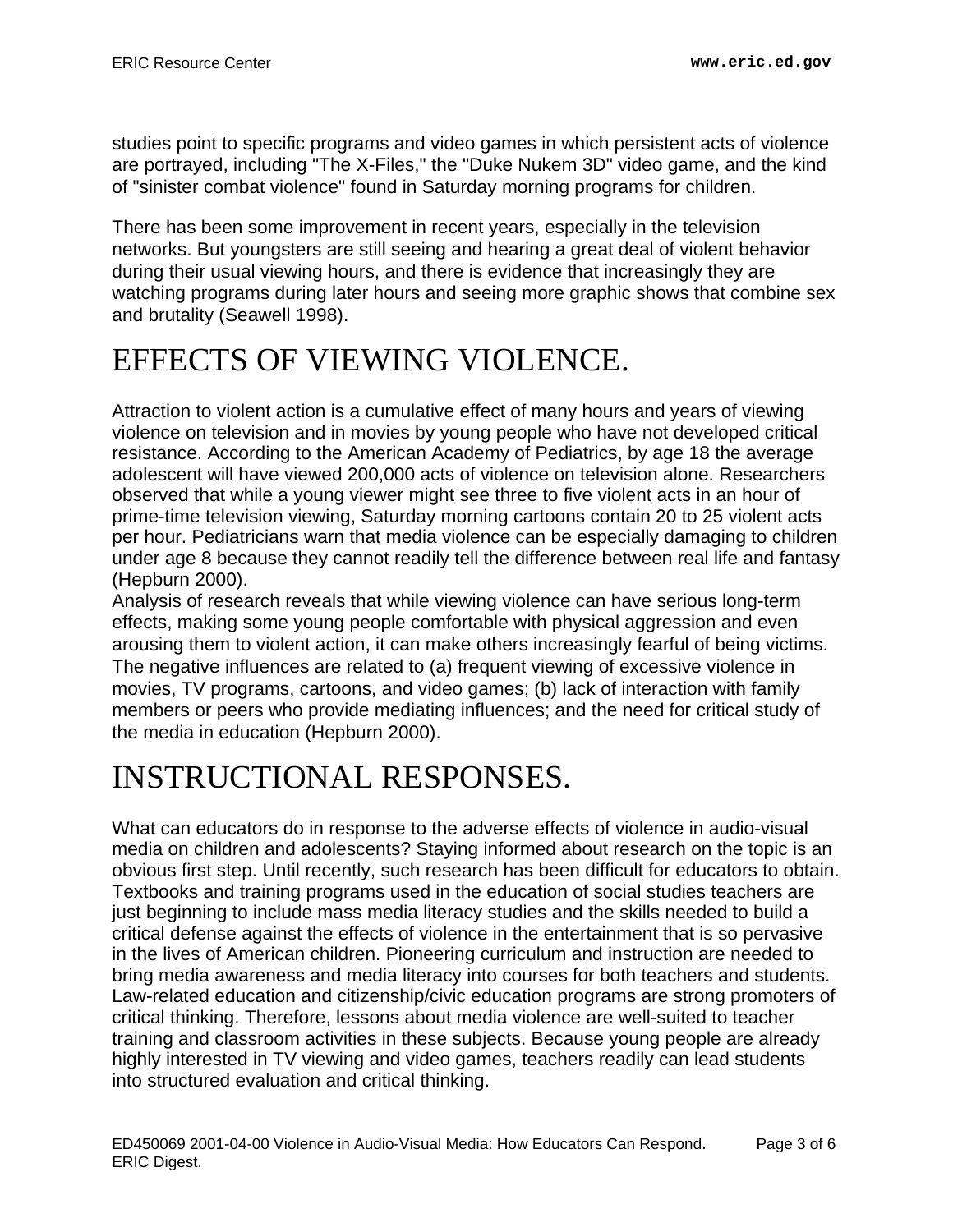Six types of instructional activities, including appropriate questions and resources, are recommended for teaching about violence in the media.

1. Review the First Amendment rights of freedom of expression and discuss laws that limit broadcasts during specific hours and that regulate distribution of video games in order to protect children.

2. Examine the rationale for the television program rating system, the V-Chip in new TV sets, and the feasibility of parental review and application of V-Chip technology.

3. Use the research cited in this Digest as a starting point for student groups to systematically and critically evaluate their own home viewing of TV programs, movies, and video games.

4. Provide consumer education for home media consumption.

5. Conduct discussions and surveys involving the community to highlight the problem of violence in mass media and to generate practical solutions to the problem.

#### <span id="page-3-0"></span>WORLD WIDE WEB RESOURCES.

The following Web sites are recommended as valuable sources of information for teachers, students, and parents:

\* The American Bar Association Division for Public Education publishes "Update on Law-Related Education;" issue 22 (2) 1998 of that publication contains viewpoints on free expression and regulation, updates on legislation and court decisions relating to the media, and several practical teaching strategies on media and communications issues. www.abanet.org/publiced

\* The Annenberg Public Policy Center of the University of Pennsylvania publishes studies on media, information, and society. The fourth annual survey (1999) of parents and children, entitled "Media in the Home," is available on their Web site. www.appcpenn.org

\* The Center for Media Literacy is a nonprofit organization that develops educational programs and materials to encourage critical thinking about all types of mass media. A catalog of educational kits, books, and videos for teachers and parents is available online. One of their videos, "Beyond Blame: Challenging Violence in the Media," has been praised for its approach to violence reduction. They also have a study kit, "TV Alert: A Wake-Up Guide to Television Literacy." www.medialit.org

\* KIDSNET is an online national resource center on broadcasts for children from preschool to high school. The Web site serves as an information center and clearinghouse for children's television, videos, and multimedia. To increase media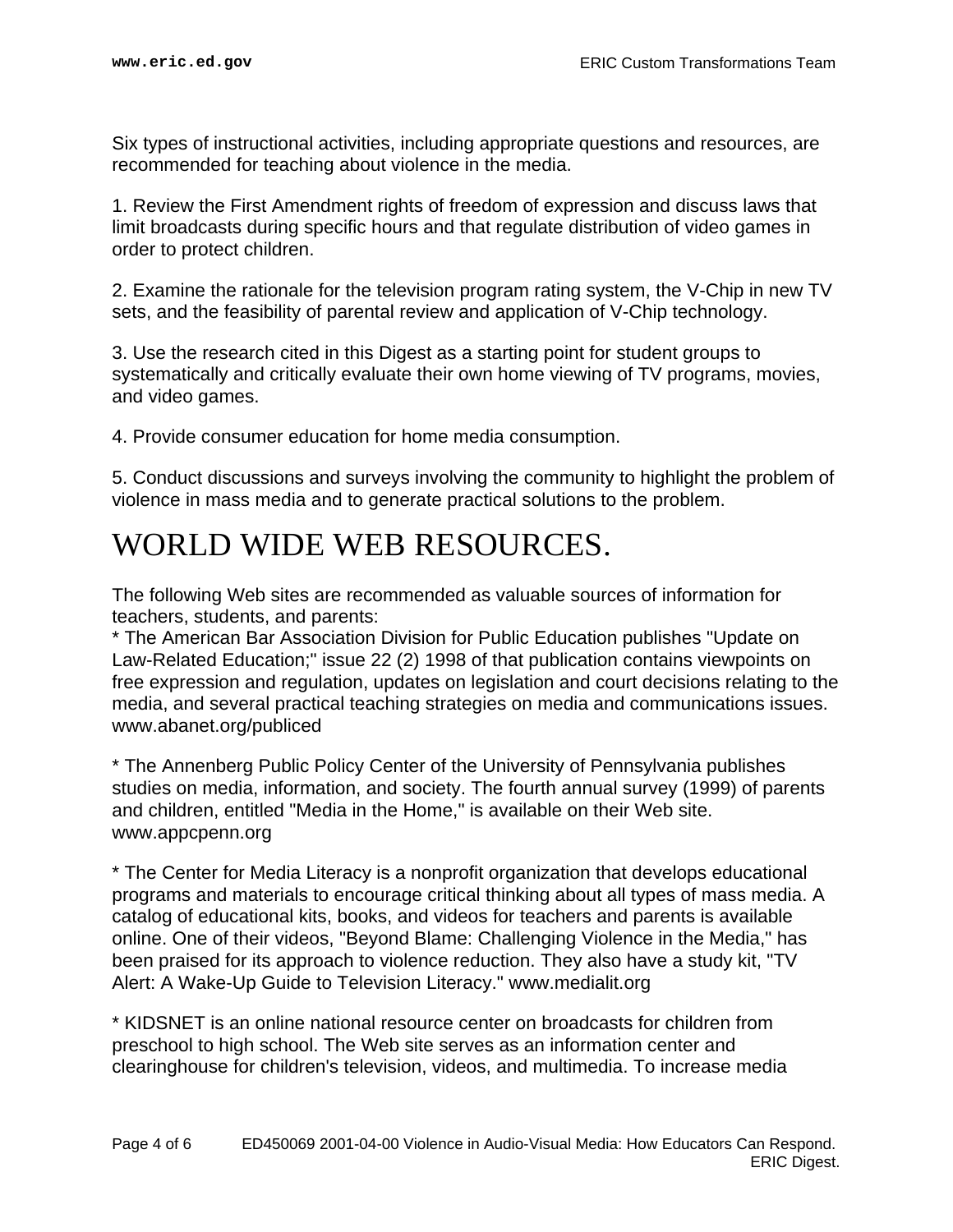literacy, KIDSNET offers online guides to link reading with viewing of quality TV programs. www.kidsnet.org

\* The National Institute on Media and the Family provides online resources on research, information, and education on the impact of the media on children and families. Included is the "1999 Video and Computer Game Report" and numerous resources of value to teachers and parents for evaluating media and educating children. Contact the organization toll free at 888/672-5437 or visit their Web site: www.mediaandthefamily.org.

## <span id="page-4-0"></span>REFERENCES AND ERIC RESOURCES

The following list of resources includes references used to prepare this Digest. The items followed by an ED number are available in microfiche and/or paper copies from the ERIC Document Reproduction Services (EDRS). For information about prices, contact EDRS, 7420 Fullerton Road, Suite 110, Springfield, Virginia 22153-2852; telephone numbers are (703) 440-1400 and (800) 443-3742. Entries followed by an EJ number, annotated monthly in CURRENT INDEX TO JOURNALS IN EDUCATION (CIJE), are not available through EDRS. However, they can be located in the journal section of most larger libraries by using the bibliographic information provided, requested through Interlibrary Loan, or ordered from commercial reprint services. Hepburn, Mary A. "TV Violence: A Medium's Effects Under Scrutiny." SOCIAL EDUCATION 61 (September 1997): 244-249. EJ 554 668.

Hepburn, Mary A. VICARIOUS VIOLENCE ON THE SCREEN: A CHALLENGE TO EDUCATORS AND FAMILIES. Chicago: American Bar Association, 2000. ED 443 776.

Levine, Madeline. VIEWING VIOLENCE: HOW MEDIA VIOLENCE AFFECTS YOUR CHILD'S AND ADOLESCENT DEVELOPMENT. New York: Doubleday, 1996. ED 402 085.

Nielsen Media Research. REPORT ON TELEVISION. New York: A. C. Nielsen Company, 1998.

Seawell, Margaret, Ed. NATIONAL TELEVISION VIOLENCE STUDY. Thousand Oaks, CA: Sage Publishing, 1998. ED 420 437.

Stanger, Jeffrey D., and Natalya Gridina. MEDIA IN THE HOME. Washington, DC: The Annenberg Public Policy Center, 1999.

UCLA Center for Communications Policy. UCLA TELEVISION VIOLENCE MONITORING REPORT. Los Angeles: University of California at Los Angeles, 1997. www.ccp.ucla.edu.

Wright, John C., and Others. "Young Children's Perceptions of Television Reality: